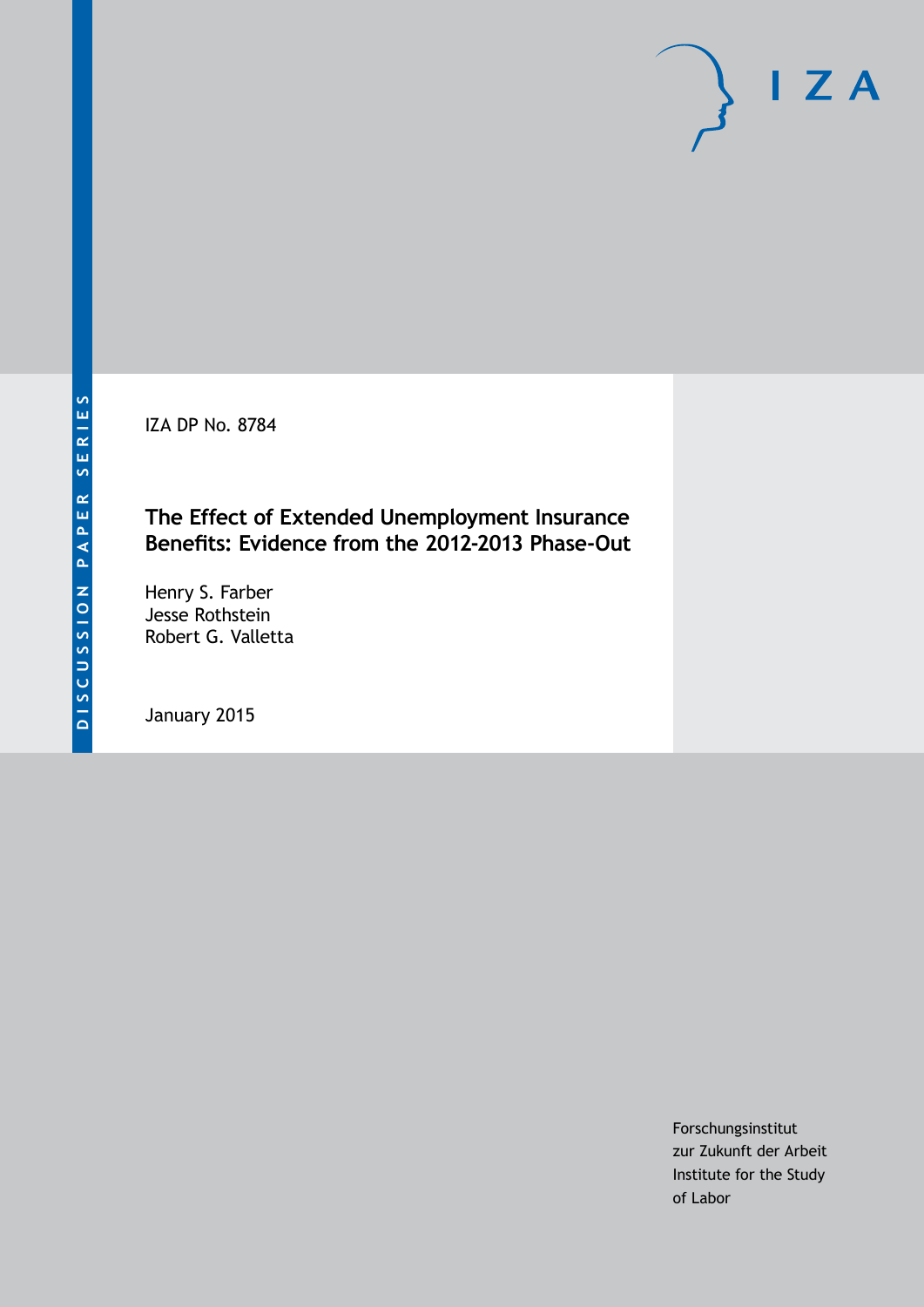# **The Effect of Extended Unemployment Insurance Benefits: Evidence from the 2012-2013 Phase-Out**

# **Henry S. Farber**

*Princeton University and IZA*

## **Jesse Rothstein**

*UC Berkeley and IZA*

## **Robert G. Valletta**

*FRB San Francisco and IZA*

Discussion Paper No. 8784 January 2015

IZA

P.O. Box 7240 53072 Bonn **Germany** 

Phone: +49-228-3894-0 Fax: +49-228-3894-180 E-mail: [iza@iza.org](mailto:iza@iza.org)

Any opinions expressed here are those of the author(s) and not those of IZA. Research published in this series may include views on policy, but the institute itself takes no institutional policy positions. The IZA research network is committed to the IZA Guiding Principles of Research Integrity.

The Institute for the Study of Labor (IZA) in Bonn is a local and virtual international research center and a place of communication between science, politics and business. IZA is an independent nonprofit organization supported by Deutsche Post Foundation. The center is associated with the University of Bonn and offers a stimulating research environment through its international network, workshops and conferences, data service, project support, research visits and doctoral program. IZA engages in (i) original and internationally competitive research in all fields of labor economics, (ii) development of policy concepts, and (iii) dissemination of research results and concepts to the interested public.

<span id="page-1-0"></span>IZA Discussion Papers often represent preliminary work and are circulated to encourage discussion. Citation of such a paper should account for its provisional character. A revised version may be available directly from the author.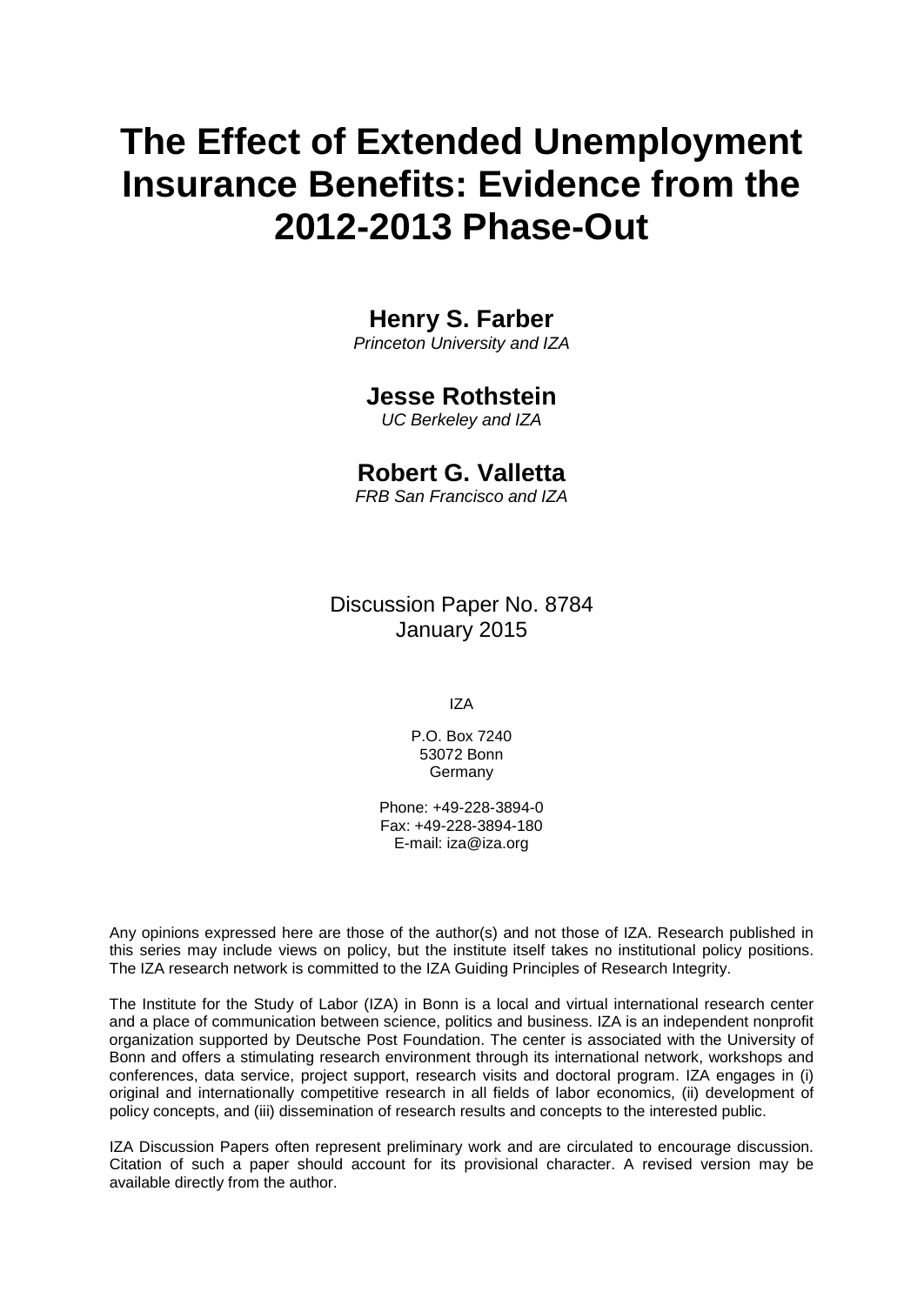IZA Discussion Paper No. 8784 January 2015

# **ABSTRACT**

# **The Effect of Extended Unemployment Insurance Benefits: Evidence from the 2012-2013 Phase-Out[\\*](#page-1-0)**

Unemployment Insurance benefit durations were extended during the Great Recession, reaching 99 weeks for most recipients. The extensions were rolled back and eventually terminated by the end of 2013. Using matched CPS data from 2008-2014, we estimate the effect of extended benefits on unemployment exits separately during the earlier period of benefit expansion and the later period of rollback. In both periods, we find little or no effect on job-finding but a reduction in labor force exits due to benefit availability. We estimate that the rollbacks reduced the labor force participation rate by about 0.1 percentage point in early 2014.

JEL Classification: J64, J65

Keywords: extended unemployment benefits, job search, labor force

Corresponding author:

Robert G. Valletta Federal Reserve Bank of San Francisco 101 Market St. San Francisco, CA 94105 USA E-mail: [rob.valletta@sf.frb.org](mailto:rob.valletta@sf.frb.org)

The views expressed in this paper are solely those of the authors and should not be attributed to the Federal Reserve Bank of San Francisco or the Federal Reserve System. This paper was prepared for the annual meeting of the American Economic Association, Boston MA, January 2015 and will be published in the *American Economic Review*, May 2015.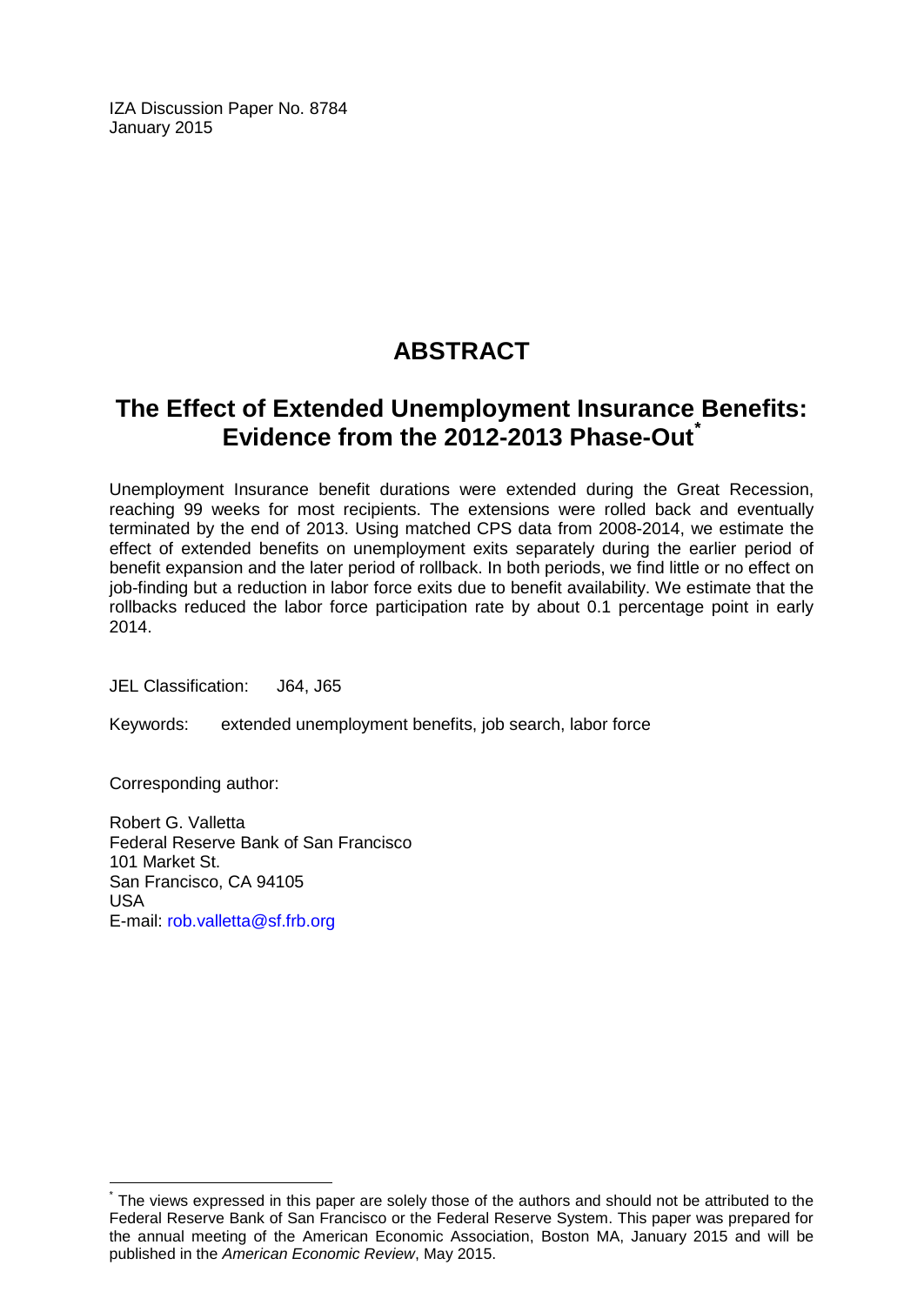The duration of U.S. Unemployment Insurance (UI) benefits was expanded to an unprecedented degree in the Great Recession, reaching a maximum of 99 weeks in many states by 2010. These expansions were then rolled back in 2012 and 2013. Since January 2014, no state has had UI benefits available beyond the normal duration (26 weeks in most states).

Unemployment insurance extensions may raise measured unemployment by reducing the incentive for recipients to find jobs quickly and by bolstering the incentive to engage in and report active job search. But the magnitudes of these effects are uncertain and may vary with economic conditions. In earlier work, we examined the effects of the 2008-2011 UI expansions, relying on cross-state and temporal variation in UI durations (Rothstein 2011; Farber and Valletta 2015). We found that benefit extensions slightly reduced the exit rate from unemployment, largely through increased labor force attachment rather than reduced job finding.<sup>1</sup> These estimates may be affected by the historically weak labor market conditions around the Great Recession, however, and may not generalize to changes in UI durations under more favorable labor market conditions.

In this study, we update our earlier analyses to incorporate the phase-out of benefit extensions in 2012 and 2013. Figure 1 contains plots of median weeks of available UI, quarterly since 2007, along with a measure of labor market slack, the ratio of unemployment to job openings.<sup>2</sup> This figure shows the run-up of UI availability in the Great Recession, from the basic 26 weeks early in 2008 to the maximum of 99 weeks in late 2009, followed by a decline beginning in early 2012. The benefit extensions came during a period of sharply increasing slack, but by the time of the rollbacks the labor market was substantially tighter. It is plausible that UI extensions could have larger effects on job finding in a tighter labor market (Kroft and Notowidigdo 2011).

We estimate models for the likelihood that an unemployed individual exits employment, using two different empirical specifications designed to isolate variation in UI durations produced by policy changes (as distinct from changes in labor demand conditions). We

<sup>1</sup>Our past and current analyses focus on worker search behavior. Other recent work examines the labor market effects of potential employer responses to UI extensions (Hagedorn et al. 2013).

<sup>2</sup>Weeks of available UI are measured monthly by state. We average this across months within quarters.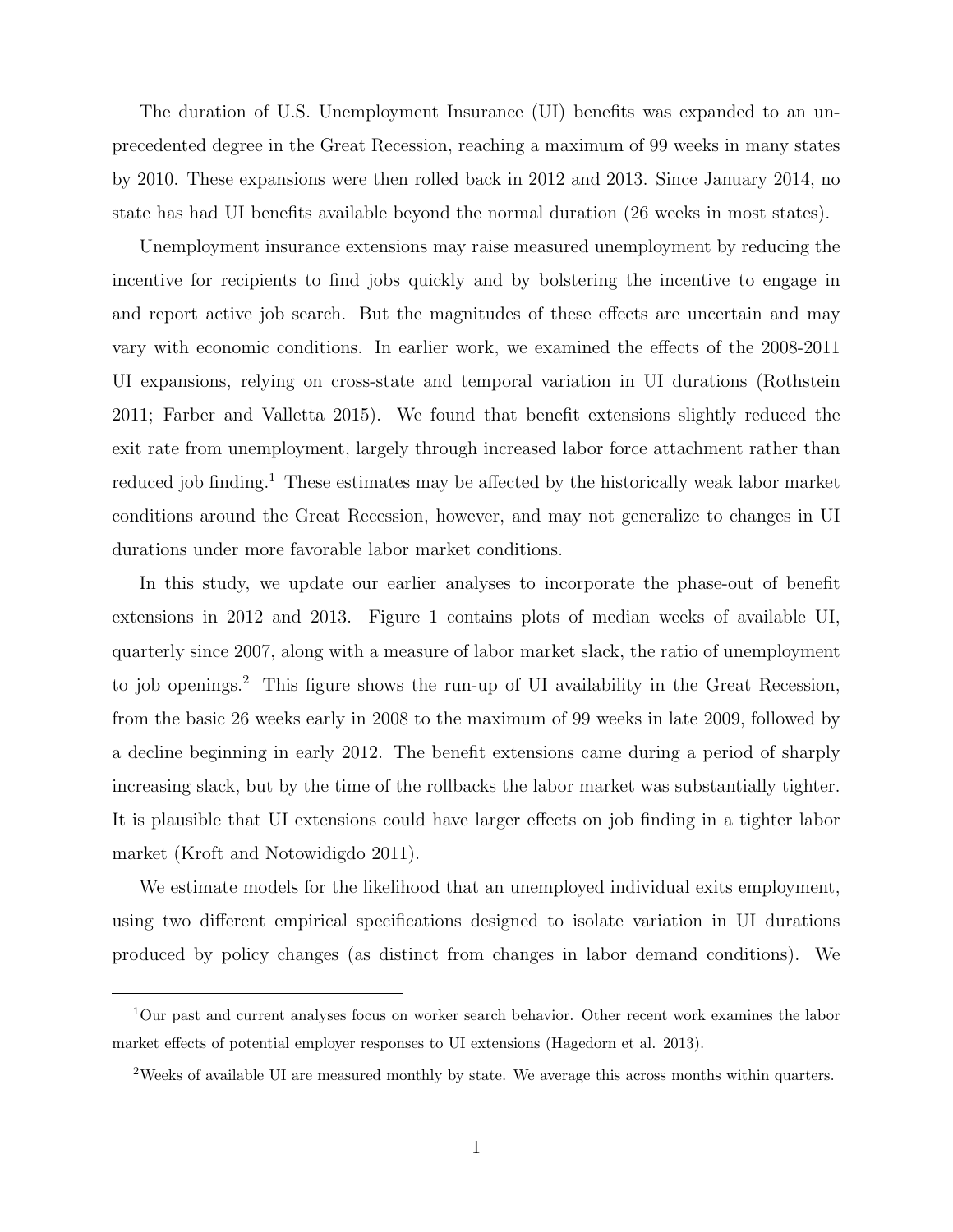

Figure 1: Weeks of UI Available and Unemployed/Vacancies, Quarterly, 2007-2014Q2

Note: UI weeks available is median across states, weighting states by the number of UI-eligible unemployed (authors' tabulations of weighted CPS microdata). Unemployed per vacancy computed from BLS tabulations of CPS and JOLTS data (seasonally adjusted).

estimate separate effects for 2008-2011, when UI durations were expanding or stable, and for 2012-June 2014, when they were contracting. We use a competing risks framework to model separate effects of UI extensions on exit to employment (job finding) and on exit from the labor force. Large effects on job finding would suggest important economic efficiency costs of UI extensions. By contrast, effects on labor force attachment have little or no implication for economic efficiency (Card, Chetty, and Weber 2007).

#### 1 The Expansion and Reduction of UI Benefit Durations, 2008-14

The rapid decline in UI durations in Figure 1 reflects the automatic and legislated rollback of two programs that provided for extra benefits during the recession. These are the temporary Emergency Unemployment Compensation (EUC) program and the permanently authorized Extended Benefits (EB) program.

EUC was a federally-funded program, introduced and expanded in several steps beginning in July 2008. It provided for as many as 53 weeks of benefits through four separate "tiers," some of which were activated for all states and some of which were conditioned on high state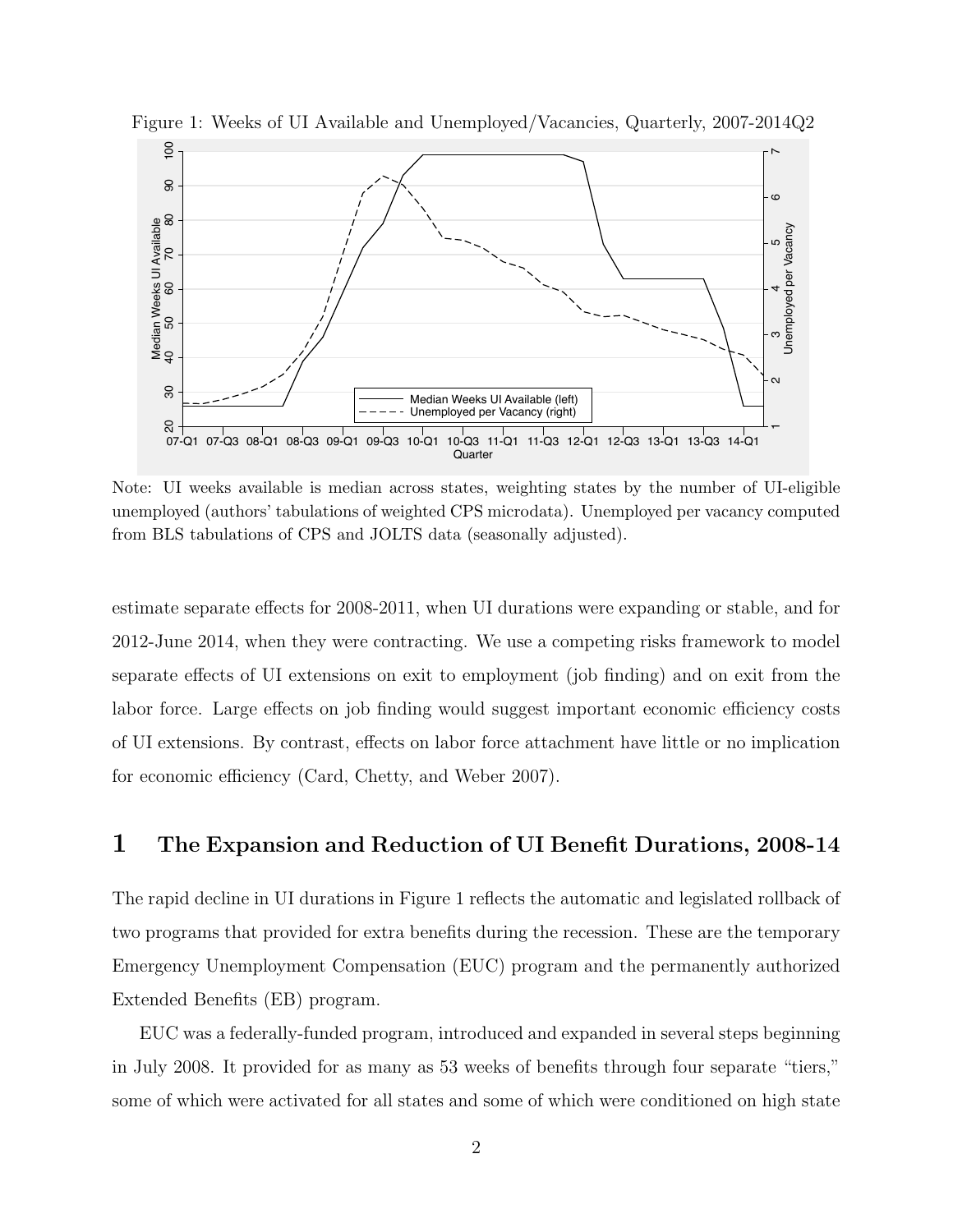unemployment rates. The program expired at the end of 2013, causing a reduction in median weeks of available UI from 63 to 26 (Figure 1).

EB provides for 13 or 20 additional weeks of benefits in states with high unemployment rates, following exhaustion of regular and emergency benefits.<sup>3</sup> Most states became eligible for EB in early 2009. A provision in the EB rules restricts benefits to states with unemployment rates higher than they were three years prior. The rule became binding in early 2012, and by August 2012 no state was paying EB.<sup>4</sup> This contributed to the first step down in Figure 1, as median weeks of benefits fell from 99 weeks in 2011Q4 to 63 weeks in 2012Q3.

EUC and EB complemented regular state benefits. These are typically 26 weeks, so the maximum duration of benefits during the period we study was 99 weeks (26 weeks regular benefits, 53 weeks EUC, 20 weeks EB).<sup>5</sup> A few states cut regular benefit durations to less than 26 weeks in 2011 or later.

Our initial analysis exploits changes in benefit durations coming from changes in EUC rules, from the phase-out of EUC and EB, and from decisions by some states to cut regular benefits. We also present estimates that focus on variation arising directly from the phase-out of EB in 2012 and the termination of EUC at the end of 2013.

#### 2 Sample Definition and Data Issues

We use Current Population Survey (CPS) microdata from January 2008 to August 2014 for individuals ages 18-69. We restrict our analyses to respondents who are unemployed and report job loss as the reason, and hence are potentially eligible for UI.<sup>6</sup> Given our focus on

<sup>&</sup>lt;sup>3</sup>State participation is optional. However, the federal government bore 100 percent of the cost of EB from 2009 through mid 2013, so state participation was high during the period of interest here.

<sup>4</sup>New York and Alaska briefly resumed EB payments later in 2012. No state paid EB benefits after April 2013.

<sup>&</sup>lt;sup>5</sup>Some states had 63 weeks of EUC in early 2012, but this was conditional on not offering EB benefits. so the maximum duration never exceeded 99 weeks.

<sup>6</sup>Due to potential reporting errors and incomplete take-up rates for UI benefits, this is an imperfect means of identifying UI eligibility. See Rothstein (2011) and Farber and Valletta (2015) for further discussion.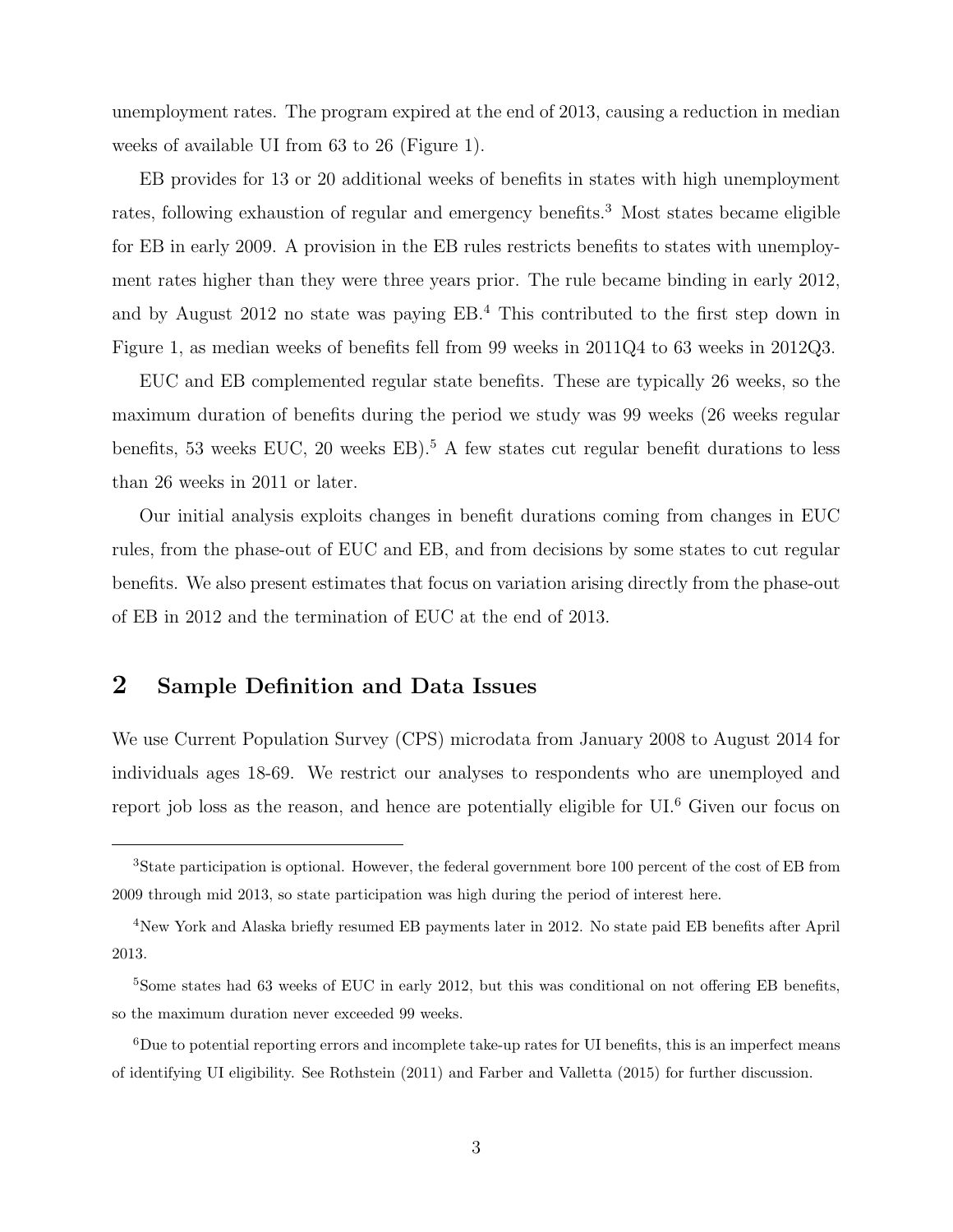the effect of extended benefits, and because most new spells of unemployment end before extended benefits could be an important factor, we restrict attention to individuals who have been unemployed for at least 3 full months.

We use the reported duration of unemployment, together with state-level maximum benefit durations, to assign UI availability to individuals. We assume that job losers are eligible for the full duration of benefits and that each draws benefits continuously from the date of job loss until benefit expiration or exit from unemployment.

We use the panel structure of the CPS to identify exits from unemployment. Each sampled address (housing unit) is interviewed for 4 consecutive months, left alone for 8 months, then reinterviewed for another 4 months. This sample structure allows us to match unemployed individuals within households to month-ahead labor market outcomes for three consecutive months during each 4-month rotation.<sup>7</sup>

One key concern with regard to use of the matched data is the likelihood of spurious transitions due to mismeasurement of labor force status (see, for example, Abowd and Zellner 1985). To address this concern, we follow the recoding approach developed in our earlier work. For unemployed individuals in month one who report a transition out of unemployment in month two (to employment or non-participation) and a return to unemployment in month three, we recode the month two status as unemployed. We retain and use the resulting observations created by the recode (with associated variables such as reason for unemployment and duration imputed based on their month one values). Imposing this adjustment to observed transitions requires three consecutive matched months of data and hence restriction to respondents in the first two of each set of four consecutive CPS interviews. As such, although we use CPS data through August 2014, our last measured exit hazards are for June 2014.

Our matched CPS sample covers January 2008 through June 2014 and contains 56,491 monthly observations on 37,059 spells of unemployment for eligible workers out of work three

<sup>7</sup>Failures to match occur primarily when a household moves to a new housing unit between interviews (less than five percent of cases). To ensure valid matches of individuals across months, we dropped a small number of observations for which reported age, gender, race, or educational attainment is not consistent across months (e.g., age changes by more than 1 year).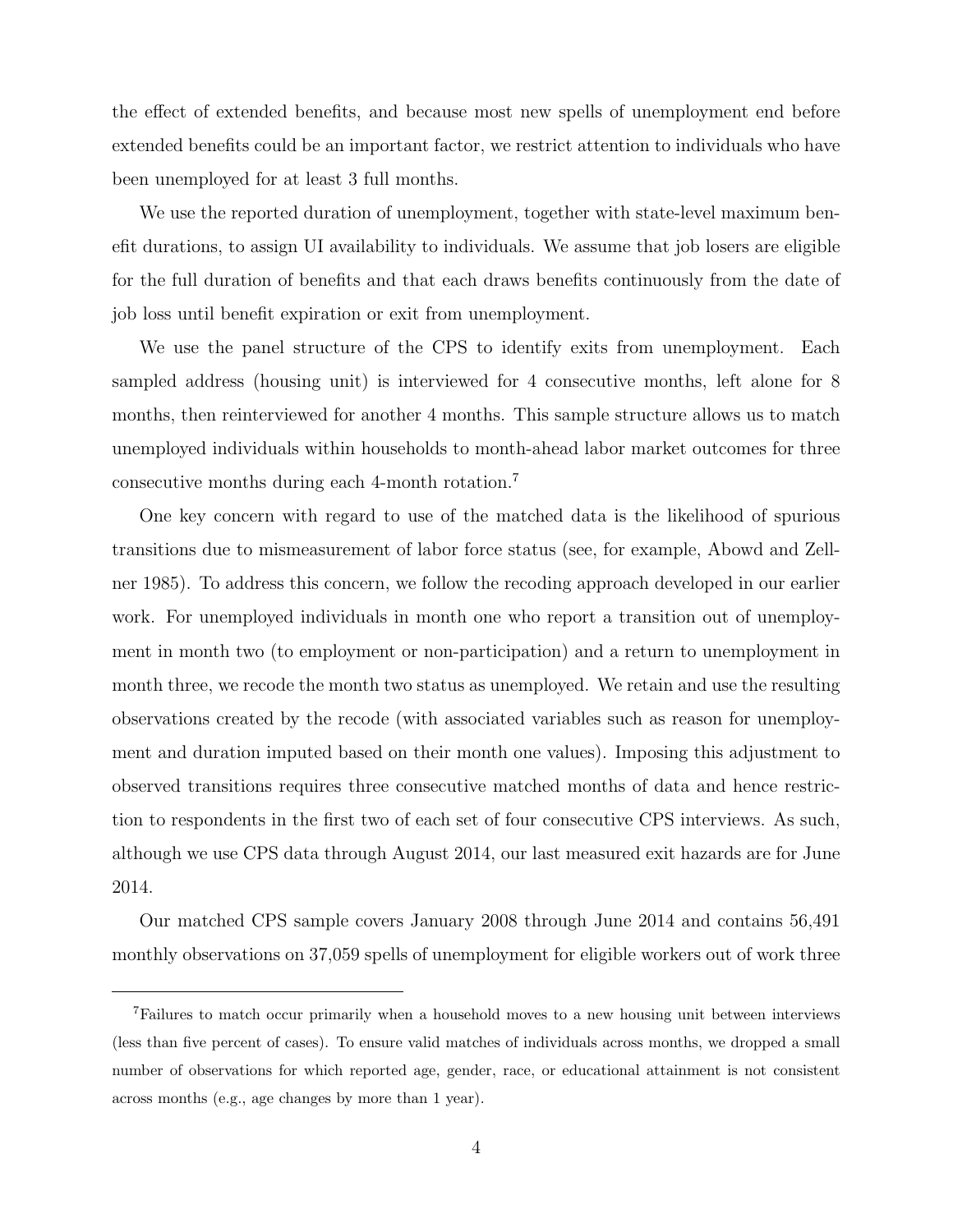

Figure 2: Monthly Exit Rates from Unemployment, 2007-2014Q2 (seasonally adjusted)

Note: Quarterly averages of monthly exit hazards, computed from weighted analysis sample of UI-eligible individuals unemployed for at least three full months.

months or more and aged 18-69. To compare our estimates across periods of extended benefit expansion and contraction, we split this sample in two: 2008-2011 and 2012-2014m6. In the earlier period, we use 24,735 spells of unemployment, of which 15.4 percent are observed to end in exit to employment and 13.4 percent are observed to end in exit from the labor force. In the later period, we use 12,324 spells, of which 16.4 percent are observed to end in exit to employment and 16.4 percent are observed to end in exit from the labor force.

# 3 The Effects of Extended Benefits on Exits from Unemployment

Figure 2 contains plots of seasonally adjusted monthly exit rates from unemployment (averaged by quarter) for the spells in our analysis sample. We show series for all exits, for exits to employment, and for exits out of the labor force. Total exits and exits to employment fell sharply in 2008 as the recession deepened. Both reemployment and labor force exit rates have risen gradually since the recession ended in mid-2009. There is no visible change in the rates of increase as extended benefits were phased out in 2012 and 2013.

Our primary estimates of the effects of UI durations come from a simple logistic discrete-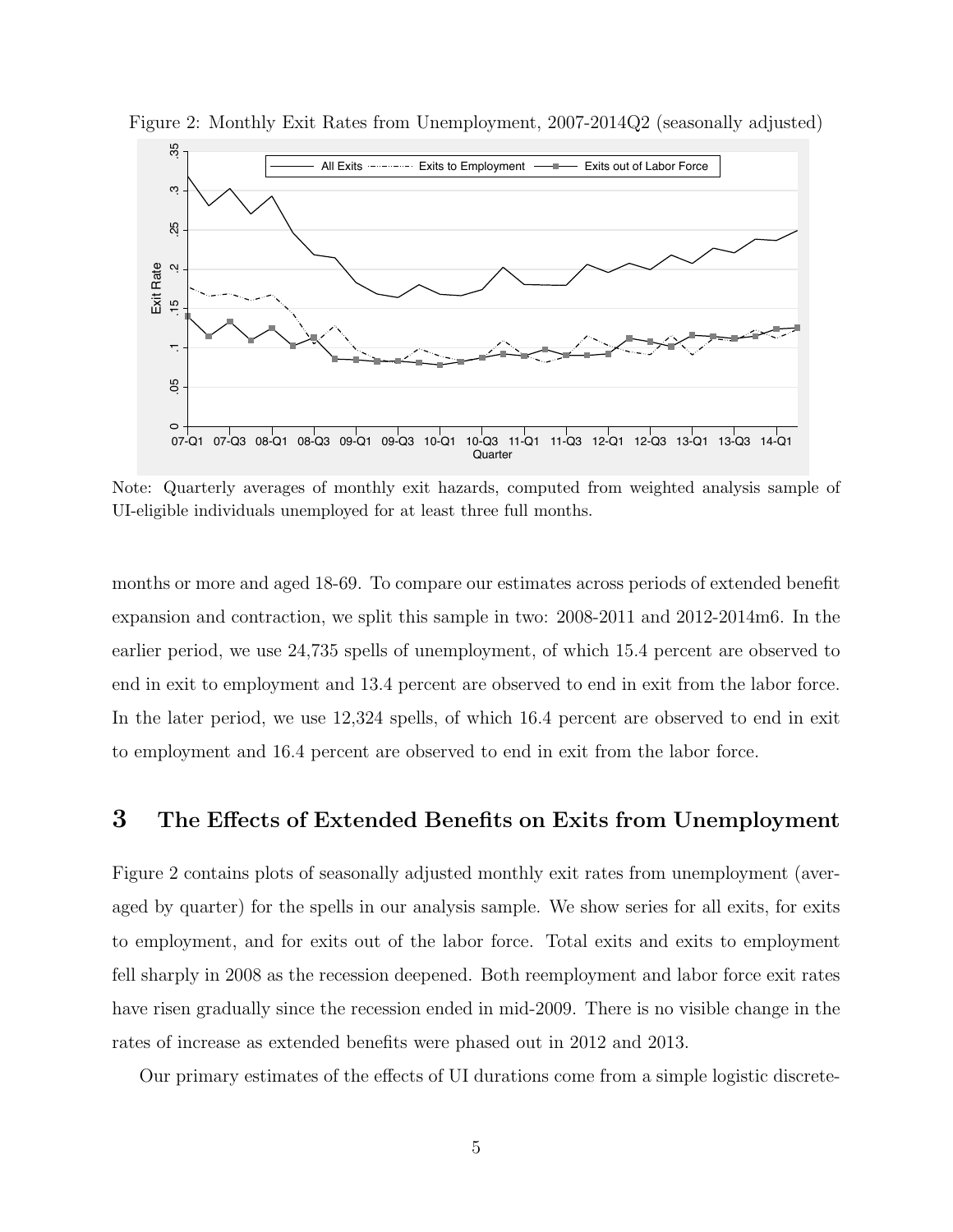choice model of exit from unemployment. The model is specified by assuming a spell ends in a given month t if an unobserved latent variable for spell i in state s and month t  $(y_{ist}^*)$ is positive. This latent variable is modeled as

$$
y_{ist}^* = X_{ist}\beta + Z_{st}\lambda + UI_{ist}\delta + \omega_s + \psi_t + \epsilon_{ist},
$$

where  $X_{ist}$  is a vector of individual variables,  $Z_{st}$  is a vector of time-varying state labor market variables,  $\omega_s$  and  $\psi_t$  are vectors of state and date (month-year) effects respectively, β and λ are vectors of coefficients, and  $\epsilon_{ist}$  is an error term with a logistic distribution.  $UI_{ist}$ (with coefficient  $\delta$ ) is an indicator that equals one if individual i, identified as unemployed in state s and month  $t-1$ , will have been unemployed in month t (the potential transition month) for fewer weeks than the number of weeks of UI benefits available.<sup>8</sup> We estimate the parameters specified in this relationship using a logit model of the observed monthly spell outcomes (exit or continuation). To examine the separate effects of  $UI_{ist}$  on exit to employment and exit out of the labor force, we use a competing risks version of this model. We assume that the two types of exit are independent events and treat each realized event as censoring the time until the other type of exit occurs.

The estimated model includes in the  $X$  vector a set of standard personal characteristics that are systematically related to labor market outcomes: 4 education categories, 6 age categories (decade indicators covering the included ages 18-69), indicators for female, married, female\*married, race/ethnicity, and indicators for 13 broad industry categories. In order to account for state labor market conditions over time  $(Z_{st})$ , the model includes a cubic in the monthly seasonally adjusted state unemployment rate and a cubic in the 3-month annualized growth rate in seasonally adjusted log non-farm payroll employment. To allow for a flexible baseline hazard and to account for the effects of normal UI benefits, the model also includes a set of indicators for months 4, 5, and 6 of unemployment and single indicators for months

<sup>8</sup>This specification follows Farber and Valletta (2015). Their models include an additional indicator for being in the final month of UI benefits. Inclusion of that variable does not affect our results. Rothstein (2011) takes a somewhat different approach to modeling extended UI effects but obtains results consistent with those presented here.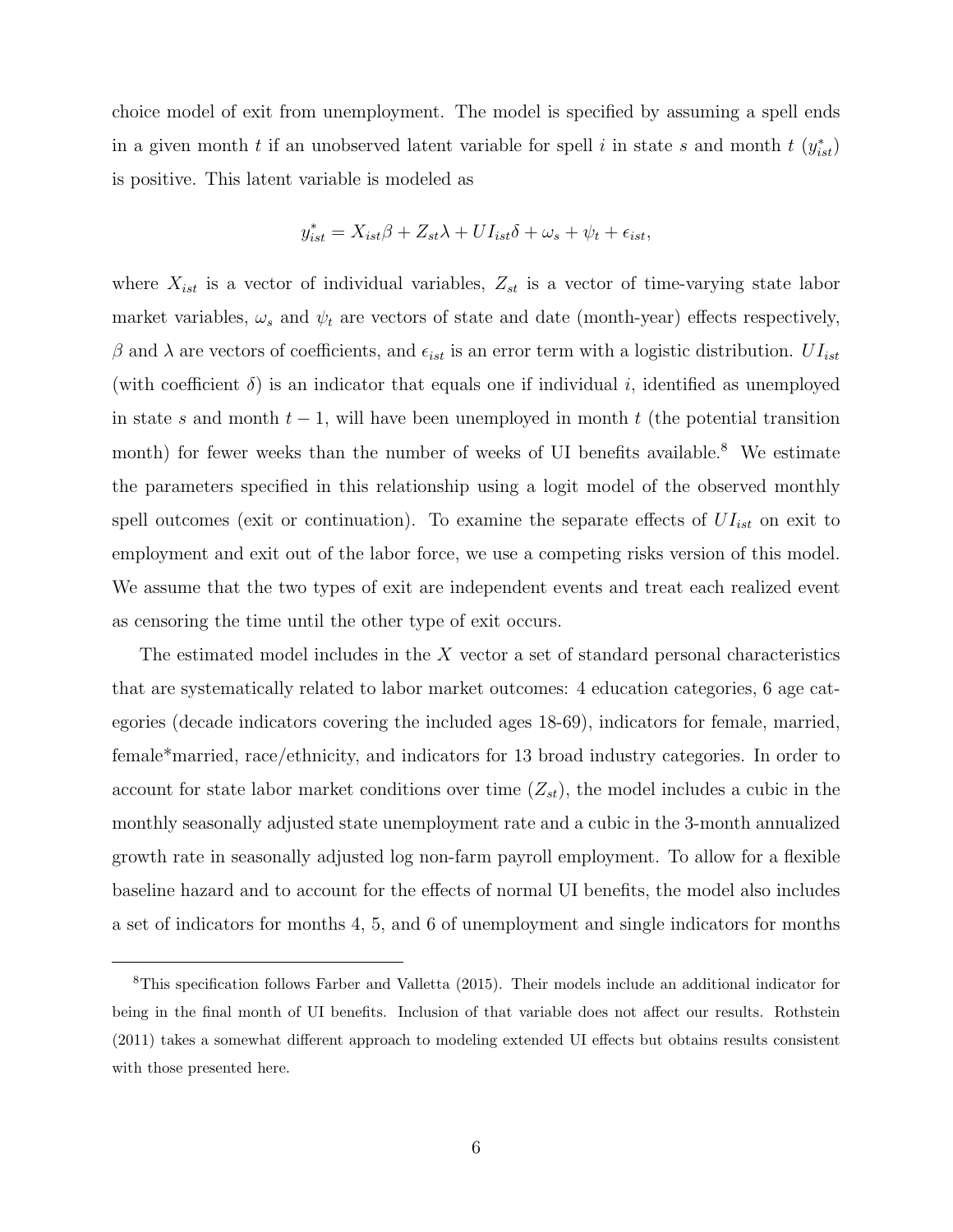|                    | Specification 1 |             | Specification 2 |
|--------------------|-----------------|-------------|-----------------|
| Model              | 2008-2011       | 2012-2014m6 | 2012-2014m6     |
| $(1)$ Single Risk  | $-0.035$        | $-0.026$    | 0.008           |
|                    | (0.008)         | (0.011)     | (0.013)         |
| $(2)$ Exit to Emp  | $-0.001$        | $-0.002$    | 0.004           |
|                    | (0.007)         | (0.009)     | (0.009)         |
| $(3)$ Exit from LF | $-0.031$        | $-0.021$    | 0.004           |
|                    | (0.005)         | (0.008)     | (0.008)         |

Table 1: Estimated Average Marginal Effects on Probability of Exit from Unemployment

Columns 1 and 2 present the average marginal effect on the exit probability of an indicator for availability of UI benefits (a transformation of  $\hat{\delta}$ ). Column 3 presents the average marginal effect of an indicator for the loss of benefits (a transformation of  $\theta$ ), controlling for an indicator for simulated benefit eligibility in the pre-expiration period. See text for a list of other controls included in the models and for spell counts.

7-9, months 10-12, and months 13 and beyond  $(6 \text{ categories in total})$ . We also include a complete set of state and date (year-month) indicators ( $\omega_s$  and  $\psi_t$ ) in the model.

The first two columns of Table 1 contain estimated marginal effects of UI availability on the probability of exit from unemployment. We present three estimates for each of our two time periods (2008-2011 and 2012-2014m6): One for all exits from unemployment, one for exit to employment, and one for labor force exit. The estimates for the single risk model (row 1) imply that the availability of UI benefits to an unemployed worker has a significant negative effect on the probability of exit from unemployment. The estimated effect is about 3.5 percentage points in 2008-2011 and 2.7 percentage points in 2012-2014. With an average monthly exit hazard around 20% (figure 2), these imply that the availability of extended benefits reduced the monthly exit rate from unemployment by about 15 percent.

Consistent with our earlier work, the estimates for the competing risks of exit to employment and exit from the labor force (rows 2 and 3 of the table respectively) imply that the UI effect on overall exits is primarily driven by the participation margin rather than the employment margin. We find very small, statistically insignificant effects on exit to employ-

<sup>9</sup>Given the detailed controls for unemployment duration included in the model, our estimated effects of UI availability primarily reflect variation in extended benefits (EUC and EB). However, the estimated effects also reflect in part reductions of regular UI durations below 26 weeks in 8 states since 2011.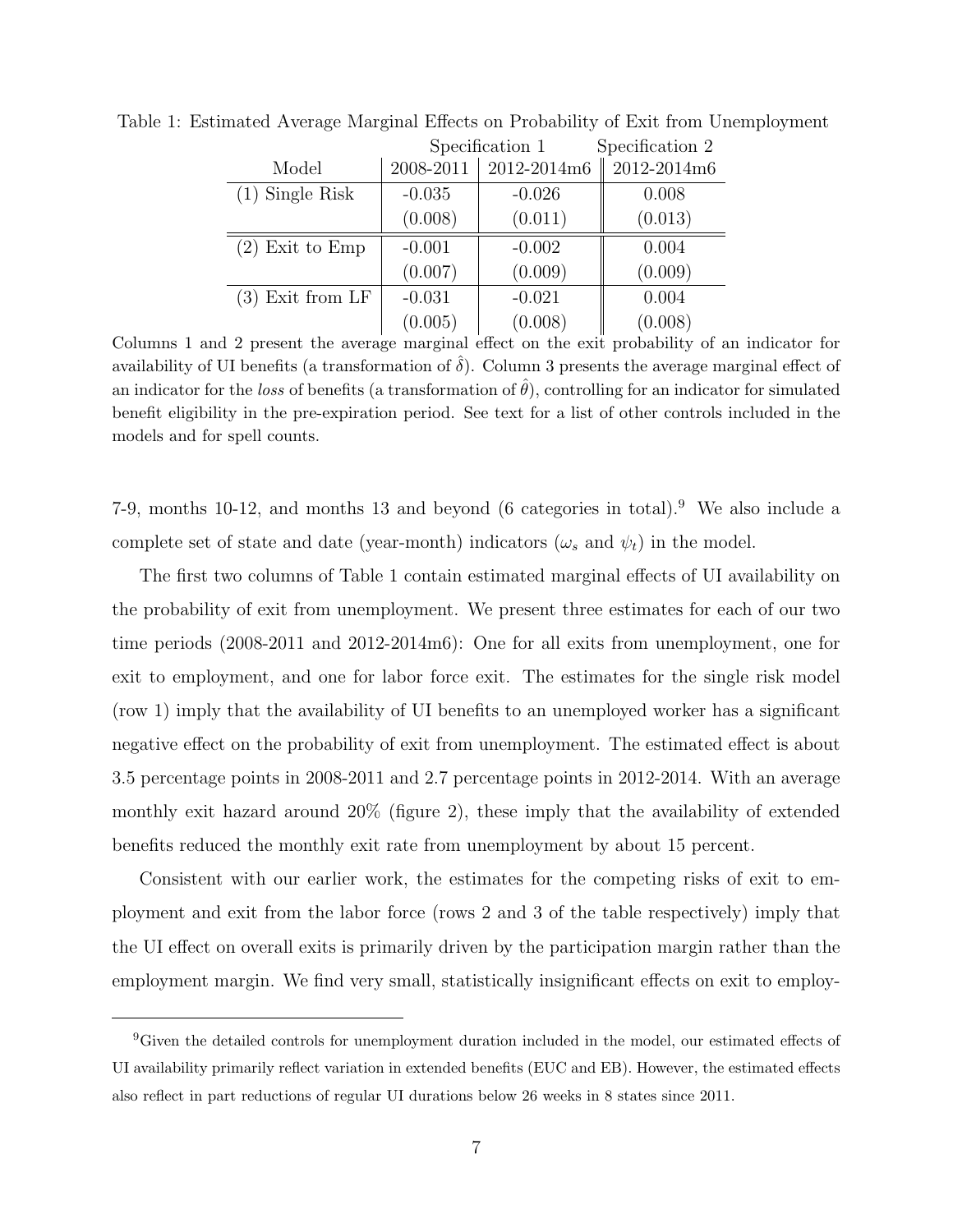ment in both periods. However, available UI benefits do have statistically and economically significant negative effects on labor force (LF) exit. The effect is 3.1 percentage points in 2008-2011 and 2.1 percentage points in 2012-2014. With an average rate of labor force exit of about 10 percentage points (figure 2), these estimates imply that the availability of extended benefits reduced the rate of labor force exit by those eligible for extended UI benefits by 20 to 30 percent. We cannot reject equality of coefficients across the two periods in any of our three models.

Column 3 contains results from an alternative specification that identifies the effect of UI availability only from variation due to the phase-out of EUC and EB. Specifically, we identify duration ranges that were covered by EUC and EB in each state prior to each program's disappearance, and we examine how unemployment exit rates for individuals in those ranges change following the relevant program's disappearance.

To implement this, we define four new variables:  $postEUC_t$  and  $postEB_{st}$ , indicators for observations after the end of EUC and EB benefits, respectively, in state s, and  $EUCrange_{ist}$ and  $EBrange_{ist}$ , indicators for observations with unemployment durations that were covered by EUC and EB in the last month in which the relevant program was available in the state. These vary across states based on the specific benefit durations. For example, California offers 26 weeks of regular benefits. Before the state lost EB eligibility in April 2012, it had 53 weeks of EUC and 20 weeks of EB benefits. Thus, in California  $EBrange_{ist}$  is an indicator for an unemployment duration between 80 and 99 weeks. Subsequent EUC changes reduced California's EUC benefits to 37 weeks before it expired in December 2013, so in California  $EUCrange_{ist}$  is an indicator for a duration between 27 and 63 weeks. Across states, individuals with  $EUCrange_{ist} = 1$  would have received EUC benefits in the months before December 2013 but not afterward, while those with  $EBrange_{ist} = 1$  would have received EB benefits in the months before their state's EB program phased out but not afterward.

We model the latent propensity to exit unemployment as

$$
y_{ist}^{*} = X_{ist}\beta + Z_{st}\lambda + \gamma postEB_{st} + \pi_{EUC} EUCrange_{ist} + \pi_{EB}EBrange_{ist}
$$

$$
+ \theta \max(EUCrange_{ist} * postEUC_t, EBrange_{ist} * postEB_{st}) + \omega_s + \psi_t + \mu_{ist}.
$$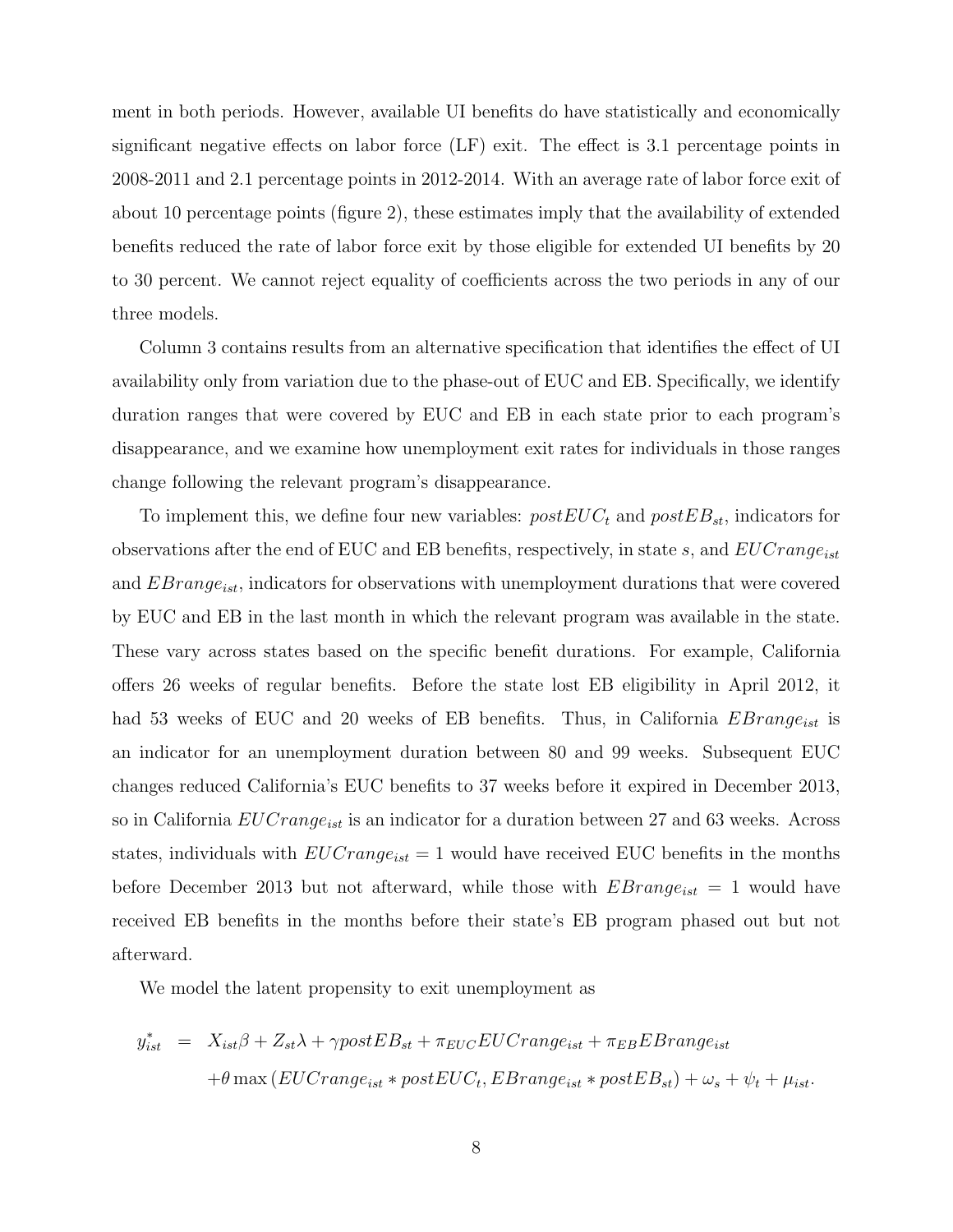The coefficient of interest is  $\theta$ , capturing the change in the exit hazard at the relevant durations for those who have lost benefits due to elimination of the EB or EUC programs in a state.<sup>10</sup> We expect  $\theta$  to have the opposite sign from  $\delta$ , as it reflects the effect of not having access to UI benefits.<sup>11</sup> Point estimates are much smaller in magnitude here than in Columns 1-2. We can never reject zero effects and, based on the implied confidence intervals, we can rule out quantitatively large effects on either exit margin.

#### 4 Final Comments

We draw two primary conclusions from our analysis. First, there is no evidence that the effects of UI were larger under the tighter labor market conditions since 2012. This is consistent with the finding from Farber and Valletta (2015) of little difference in UI effects between the Great Recession and the less severe recession of the early 2000s. Second, the primary effects of extended UI are on labor force attachment rather than job finding. From this perspective, the phasing out of extended and emergency benefits reduced the unemployment rate mainly by moving people out of the labor force rather than by increasing the job-finding rate.

One implication is that the expiration of extended UI benefits may have put downward pressure on the labor force participation rate in 2012 and after. However, our estimates indicate that this effect is small. Even in 2014, less than 15% of the unemployed (and well under 1% of the population) would have received UI benefits but for the rollback, and our estimates imply that the availability of benefits reduced their likelihood of exiting the labor force each month by under 2.5 percentage points (or around 10%). A rough calculation that combines these figures and cumulates over the time since the benefits were rolled back indicates that the extended UI rollbacks reduced the labor force participation rate in mid- $2014$  by at most 0.1 percentage point, and likely less.<sup>12</sup> We conclude that the phaseout of

<sup>&</sup>lt;sup>10</sup>The main effect of  $postEUC_t$  is absorbed by the calendar month controls.

<sup>&</sup>lt;sup>11</sup>In a linear probability model for  $UI_{ist}$  that includes the other controls, the coefficient on the benefit loss interaction is -0.58 (S.E. 0.01).

<sup>&</sup>lt;sup>12</sup>See the appendix for details.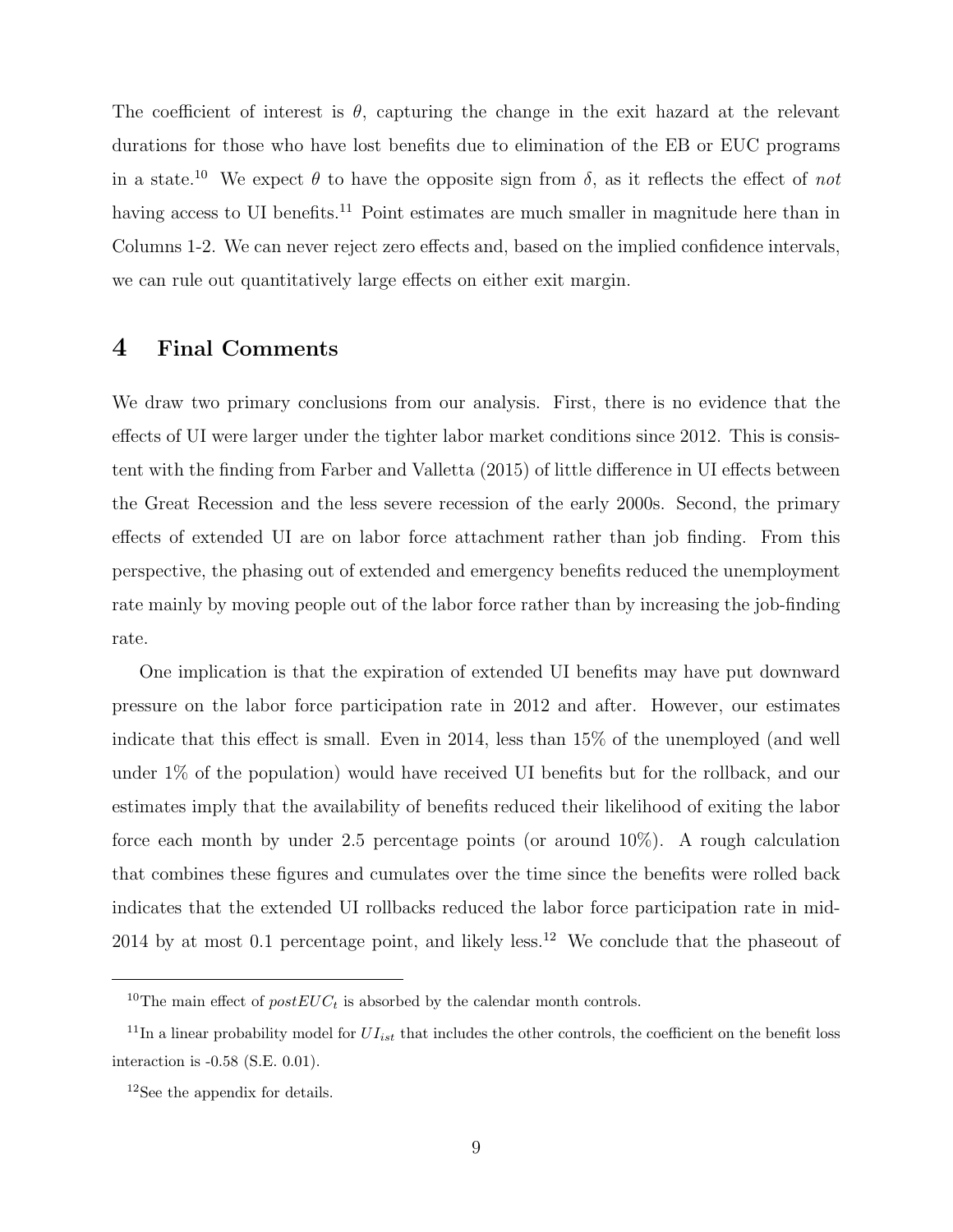extended UI is not important for explaining why labor force participation has remained low during the recovery.

A stronger implication of our results is that the UI extensions have not had large moral hazard effects on recipients' job-finding rates, either during the worst period of the Great Recession or during the subsequent recovery. Our point estimates suggest a near-zero effect in each period, and confidence intervals are small enough to rule out any quantitatively important effect. This suggests that the UI extensions around the Great Recession had very limited impacts on labor market efficiency.

#### References

- Abowd, John M., and Arnold Zellner. 1985. "Estimating Gross Labor-Force Flows." Journal of Business and Economic Statistics 3 (3): 254-83.
- Card, David, Raj Chetty, and Andrea Weber. 2007. "The Spike at Benefit Exhaustion: Leaving the Unemployment System or Starting a New Job?" American Economic Review, Papers and Proceedings 97: 113-118.
- Farber, Henry S., and Robert G. Valletta. 2015. "Do Extended Unemployment Benefits Lengthen Unemployment Spells? Evidence from Recent Cycles in the U.S. Labor Market." Journal of Human Resources (in press).
- Hagedorn, Marcus, Fatih Karahan, Iourii Manovskii, and Kurt Mitman. 2013. "Unemployment Benefits and Unemployment in the Great Recession: The Role of Macro Effects." NBER Working Paper No. 19499, October.
- Kroft, Kory, and Matthew J. Notowidigdo. 2011. "Should Unemployment Insurance Vary with the Local Unemployment Rate? Theory and Evidence." NBER Working Paper No. 17173, June.
- Rothstein, Jesse. 2011. "Unemployment Insurance and Job Search in the Great Recession." Brookings Papers on Economic Activity (Fall): 143-196.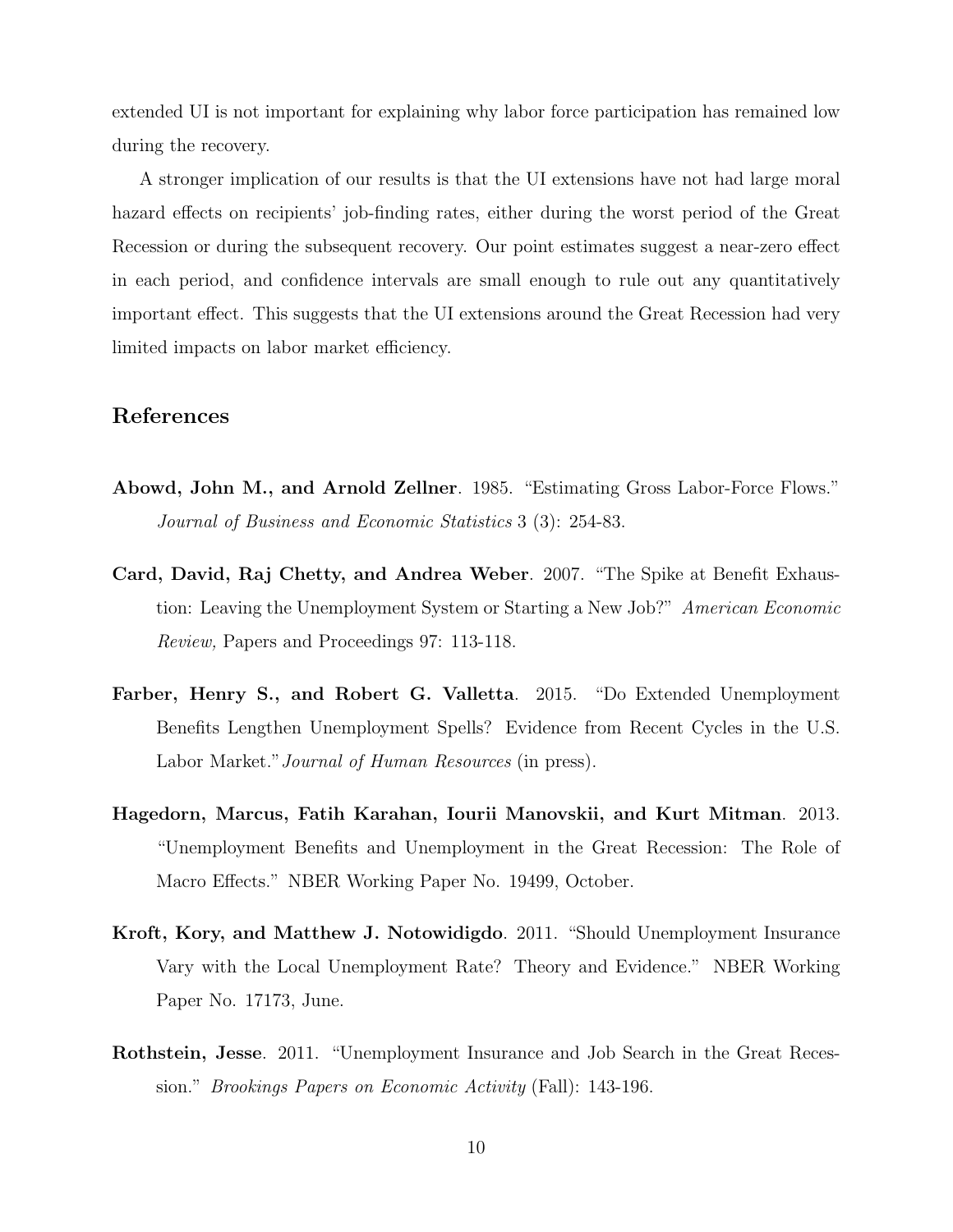#### Appendix: Calculation of Labor Force Participation Effect

Our calculation of the effect of the roll-back of UI benefits on the labor force participation rate has four parts. First, we estimate the average treatment effect of UI availability on the monthly hazard for exiting the labor force. Second, we compute the number of treated individuals in each month – those who had exhausted their UI benefits but would have still received benefits had benefit durations not been rolled back. Third, we multiply these two to obtain the effect of the UI benefit rollbacks on monthly unemployment to nonparticipation flows. Finally, we cumulate this flow across the period since the rollbacks began to estimate the total effect of the rollbacks on the number of non-participants at each point in 2012- 2014m6. We discuss each step in turn.

Our estimates of the average treatment effect of UI availability are based on the specification from Table 1, Column 2, Row 3. We use the coefficients from this specification to estimate the marginal effect of UI availability on the labor force exit probability, then average this over all UI recipients (with greater than 3 months unemployment duration) each month to obtain a monthly average treatment effect. This allows the treatment effect to vary as the characteristics of the long-term unemployed population and the baseline exit hazard change over time. It ranges from about 1.8 to 2.5 percentage points, on a base exit hazard that ranges from 20 to 25% per month from 2012 forward (see Figure 2).

To estimate the number of people directly affected by the rollback of UI in each month, we identify the benefit duration in each state in January 2012 and in each month  $t$  thereafter. We identify those directly affected as job-losers in our CPS analysis sample in month  $t$  with unemployment durations in between the month- $t$  maximum benefit duration and the January 2012 maximum benefit duration. These individuals would have received UI benefits in month t had benefits been kept at their January 2012 level.

The Bureau of Labor Statistics adjusts the raw tabulations from the CPS file, for example by seasonally adjusting them, to create its official series. We adjust our estimates of the number of directly affected individuals to make them consistent with the BLS series: We use our sample to estimate the share of job losers with unemployment durations of 27 weeks or more who are directly affected by duration reductions, then multiply this by the official